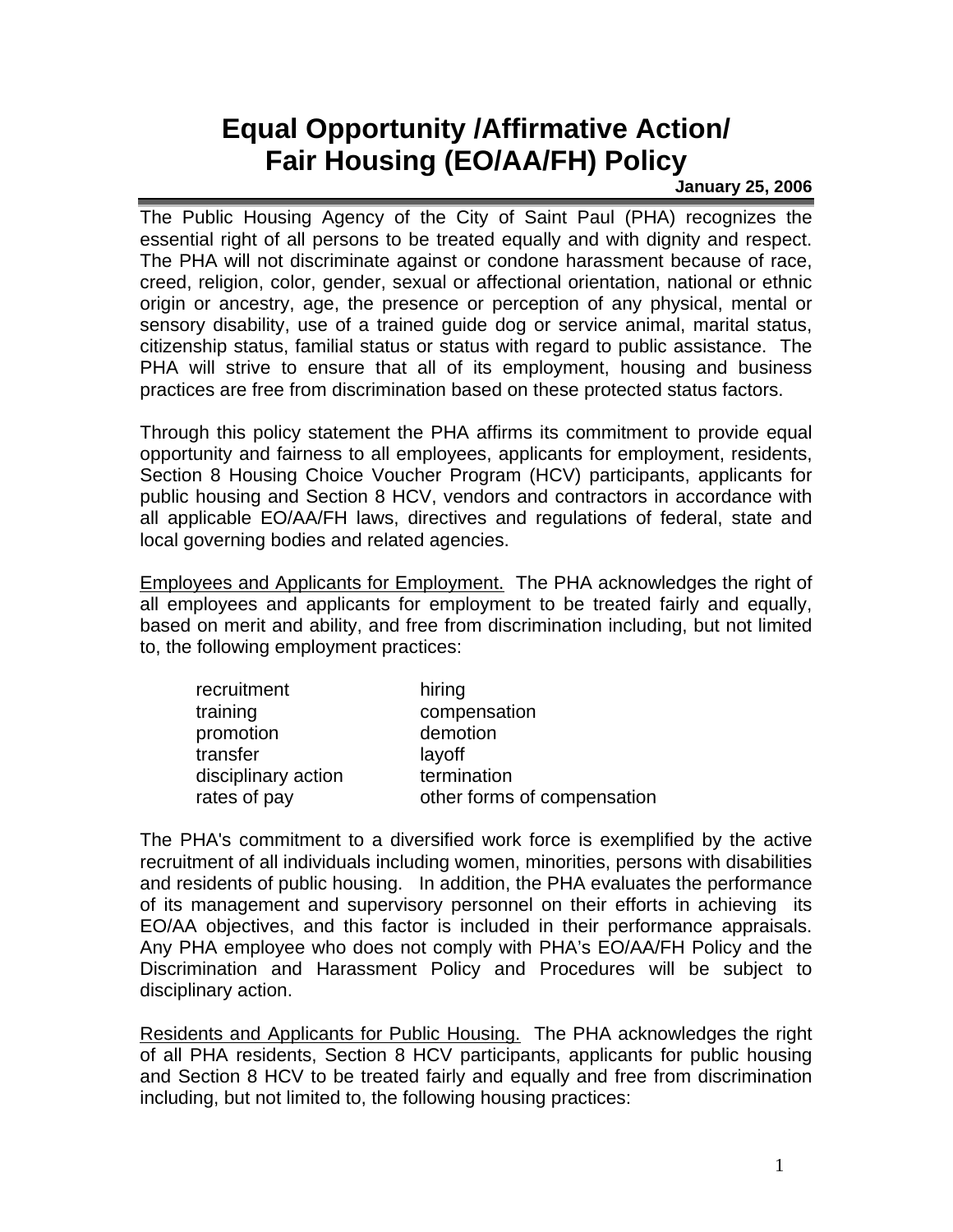| right to apply         | application process                  |
|------------------------|--------------------------------------|
| waiting list placement | referrals to housing/rental programs |
| lease agreements       | treatment                            |
| corrective actions     | lease terminations                   |
| the appeals process    |                                      |

Business Vendors, Contractors and Bidders. The PHA acknowledges the right of all businesses vendors, contractors and bidders, business owners, managers and employees, to be treated fairly and equally, based on merit and ability, and free from discrimination based on the protected status factors listed above including, but not limited to, the following business practices:

| bidding process     | award of contracts                         |
|---------------------|--------------------------------------------|
| terms of contracts  | treatment of business owners and employees |
| procurement process | dispute resolution                         |

Affirmative Action. The PHA takes affirmative action, consistent with sound policies and applicable law, to ensure that business enterprises owned and controlled by minorities (MBE), women (WBE), and/or persons with disabiliti es (DBE) are afforded a maximum feasible opportunity to do business with the PHA. The PHA maintains the following goals for contract awards or purchases:

| Modernization funds | 20% MBE | 10% W/DBE |
|---------------------|---------|-----------|
| Operating funds     | 10% MBE | 5% W/DBE  |
| Development funds   | 10% MBE | 5% W/DBE  |

The PHA's commitment to a equal opportunity and affirmative action in its business contracts is exemplified by the following requirements for all business contracts:

- PHA contractors, suppliers and vendors not discriminate against their employees, applicants for employment and any business organization.
- A nondiscrimination clause be written into all formal contracts
- Rules and regulations related to affirmative action are to be incorporated as required by federal law and the implementing regulations
- Any contractor not complying with all applicable equal employment opportunity/ affirmative action laws, directives and regulations of the federal, state and local governing bodies or agencies thereof, will be subject to appropriate legal sanctions.
- A PHA contractor's failure to make good faith efforts toward achieving stated work force and/or subcontracting goals on previous PHA contracts may be considered in determining whether the contractor is a responsible contractor/bidder on future contracts.
- If the PHA becomes aware of violations of the regulations of the Office of Federal Contract Compliance Programs (OFCCP), U.S. Department of